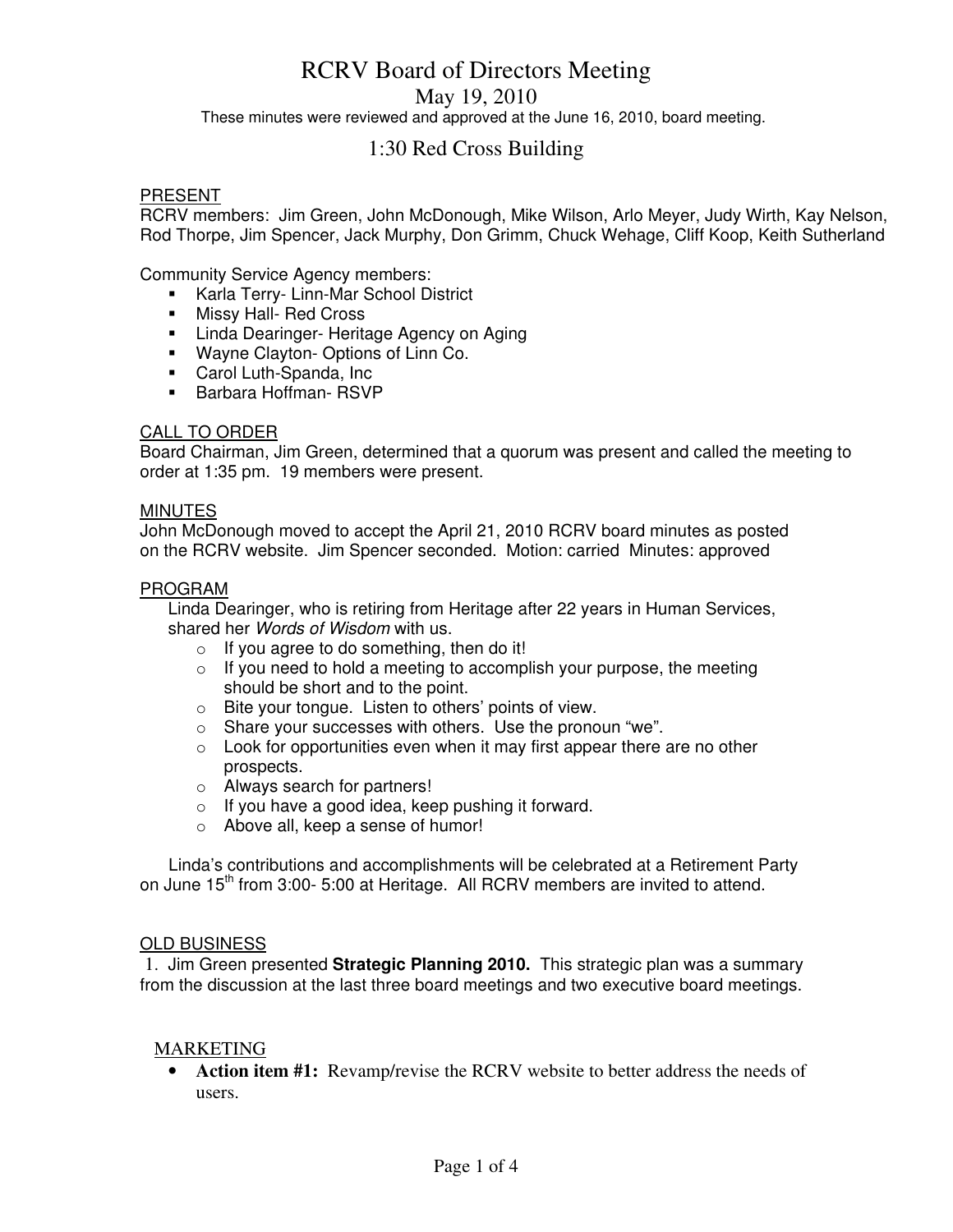# RCRV Board of Directors Meeting May 19, 2010

These minutes were reviewed and approved at the June 16, 2010, board meeting.

- o More graphics and photos of volunteer opportunities
- o Archives of past projects
- o Portal for reporting volunteer activities
- o More frequent updates/more current information
- **Action item #2:** Educate the Board on the use of social networking tools to communicate with new retirees and potential members. Utilize online tools that today's retirees are familiar with.

# RECRUITMENT

- **Action item #3:** Utilize direct, personal connections to get potential members involved in one activity.
	- o Opens the door to further involvement with RCRV
	- o Utilizes retirees' best talents and skills
	- o Eliminates the fear of a long term commitment
- **Action item #4:** Publish (on our website?) a listing of retirees from the past five years.
	- o Allow current members to contact a friend/acquaintance to promote RCRV
	- o Contact those who have become inactive in RCRV

# **SERVICES**

- **Action item #5:** Clean up the projects list on the website.
	- o Cull the inactive/expired requests for assistance
	- o Open a separate category for on-going projects
	- o Actively monitor the projects list to keep it up to date
- **Action item #6:** Add new or open requests for assistance to the minutes of the weekly projects meetings.

Don Grimm moved to formally accept these six action items for the 2010 Strategic Plan. Keith Sutherland seconded. Motion: carried 2010 Strategic Plan accepted

# 2. RCRV Charitable Grant Program

 There are ten applications with requests totalling \$47,100 this year. Mike Wilson, committee chair, will schedule a meeting prior to the next board meeting so the grant winners can be announced at the June meeting.

# NEW BUSINESS

There was no new business.

# PARTNER AGENCY REPORTS

**1. Linda Dearinger- Heritage Agency on Aging**  Hunger and Aging: A conversation for Iowans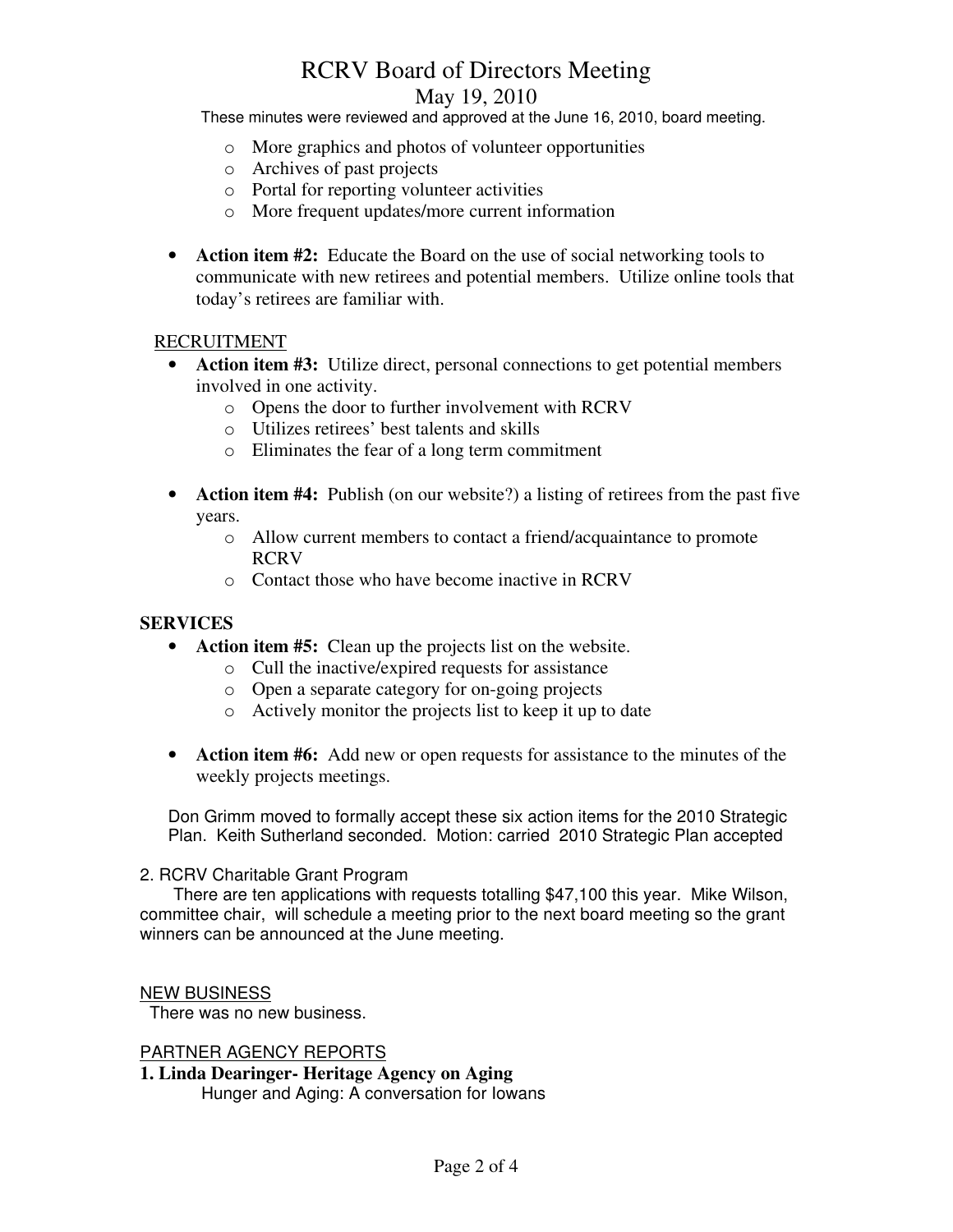# RCRV Board of Directors Meeting

May 19, 2010

These minutes were reviewed and approved at the June 16, 2010, board meeting.

A Nutrition Forum on May 21- Location: Learning Center at Kirkwood.

# **2. Carol Luth- Vision in Motion, Spanda, Inc.**

 **Cedar Rapids Talent Fest:** To date there have been 61 auditions. June 12 is the final audition date. There are two call-back dates during the Freedom Festival with the Finale on August  $8<sup>th</sup>$  at Theatre Cedar Rapids. Proceeds from this event benefit Cedar Rapids Vision in Motion. If you would like to help judge, we are in need of volunteer support. Please contact Carol at 364-2311 or at carol.luth@gmail.com. Ticket sales start next week.

# **3. Wayne Clayton- Options of Linn County**

 The next Assistive Tech Expo/Abilities in Action Conference is scheduled for October 6 at the Kirkwood Center. RCRV usually has a table to display assistive devices created for Grant Wood AEA and Options. A thank you to Dick Kittrell for the repaired switch.

# **4. Karla Terry- Linn-Mar School District**

 Updated information on the Governor's Awards. More than 800 awards have been entered into the online database this year. There will be four locations including Cedar Rapids, probably at College Community high-school. Dates under consideration are between mid-June and early July.

# **5. Missy Hall- Red Cross**

 Red Cross is participating in a youth leadership camp with Jane Boyd and Four Oaks on J street. This will be held one day a week and will be for the middle school age child.

# **6. Barbara Hoffman- RSVP**

 Kathy Swanson has accepted a new full time job within the hospital in Diabetes Education. Her last day in the RSVP office is May 21. Kathy has been the backbone of RSVP for the last 7 years working with 3 different directors. RSVP is certainly going to miss her expertise!

 RSVP stats from January through April, 2010 347 volunteers donating 18,268 hours in 101 jobs for 56 partner agencies.

# ROCKWELL COLLINS REPORT- CINDY DIETZ

Cindy was not able to attend the meeting

# RCRV COMMITTEE CHAIR REPORTS

# **Community Projects- John McDonough**

\* College Community Schools need several items:

- A lightweight cart to carry computer items on trips
- A pouring machine which pours when actuating a switch
- A bat or racquet swinger via a switch
- A simple machine kit consisting of various items